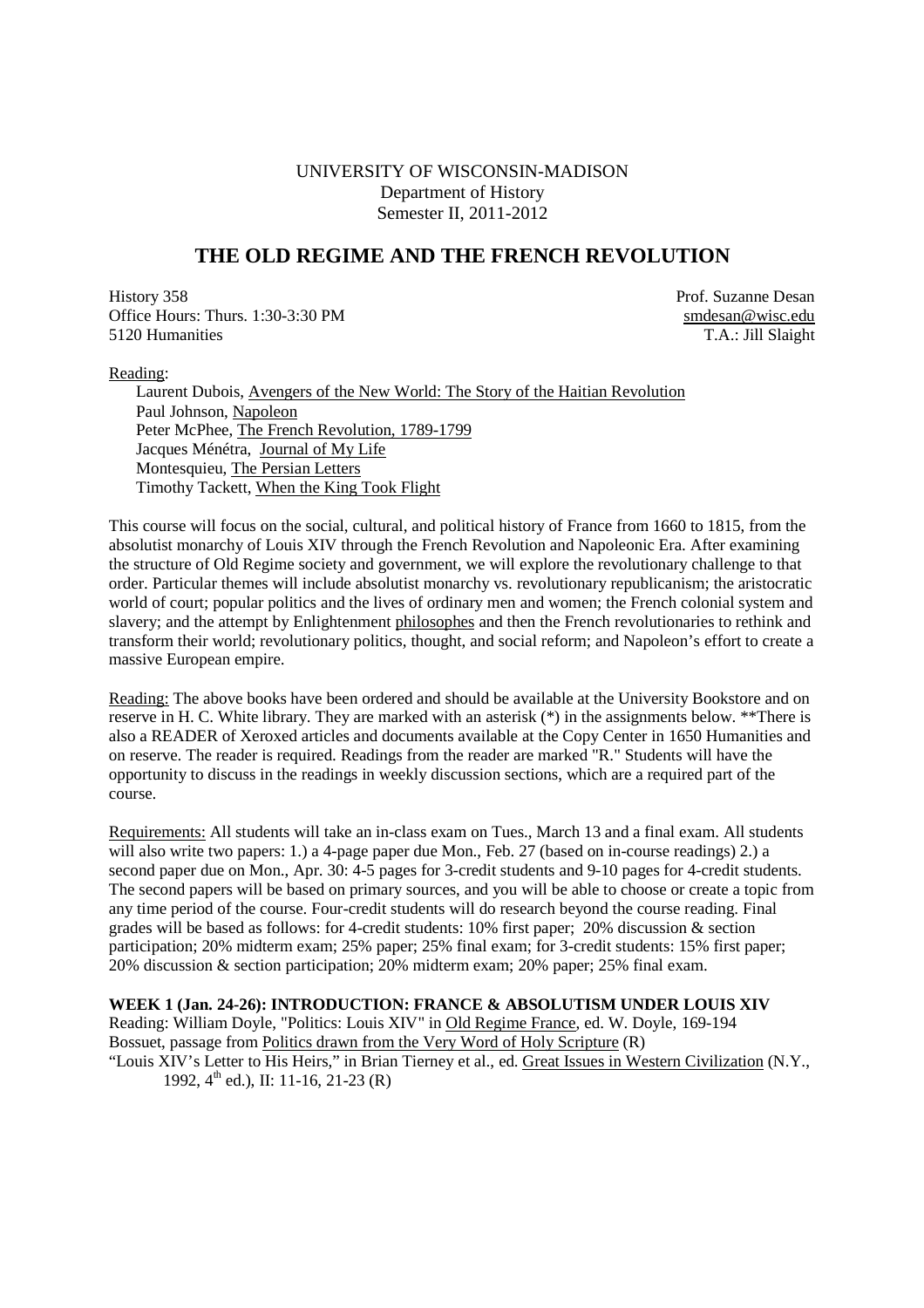#### **WEEK 2 (Jan. 31-Feb 2): ABSOLUTIST MONARCHY & THE REGENCY OF LOUIS XV**

Reading: Julian Swann, "Politics: Louis XV," in Old Regime France, ed William Doyle, 194-205 (NB: you will read the rest of this essay later in the course in Week 7.) (R) Gail Bossenga, "Society," in Old Regime France, ed. William Doyle, 42-77 (R) Boulainvilliers on Nobles, in Jeffry Kaplow, ed. France on the Eve of Revolution, 42-46 (R)

#### **WEEK 3 (Feb. 7-9): ARTISANS & PEASANTS**

Reading: \*Jacques Ménétra, A Journal of My Life, vii-13, 241-280, 299-316, 17-80 Documents on Peasants, in Kaplow, ed. France on the Eve of Revolution, 3-13 (R)

#### **WEEK 4 (Feb. 14-16): THE ENLIGHTENMENT I**

Reading: \*Montesquieu, The Persian Letters, exact letters TBA Baron de Lahontan, A Dialogue between the Author and Adario, part of New Voyages to North-America (Chicago, 1905), 549-50, 570-89, 605-18 (R)

#### **WEEK 5 (Feb. 21-23): THE ENLIGHTENMENT II**

Jean-Jacques Rousseau, Selections from The Social Contract, in The Enlightenment, ed. Margaret C. Jacob (Boston, 2001), 177-201 (R)

Thomas, d'Epinay & Rousseau in Lives and Voices: Sources in European Women's History, 243-251 (R)

### **WEEK 6 (Feb. 28- Mar. 1): THE GROWING ECONOMY, SLAVERY, & COLONIALISM**

- Reading: \*Laurent Dubois, Avengers of the New World: The Story of the Haitian Revolution (Cambridge, Mass., 2004), 1-90
- Abbé Guillaume-Thomas Raynal, excerpt from Philosophical and Political History of the Settlements and Trades of the Europeans in the East and West Indies (London, 1779), Book XI: 48-61 (R)

Anti-slavery documents in Lynn Hunt, ed. The French Revolution and Human Rights: A Brief Documentary History, 55-59 (R)

### **\*\* Paper due Monday, Feb. 27 in Jill Slaight's Box #4108 on 4th floor of Humanities by noon.**

#### **WEEK 7 (Mar. 6-8): LOUIS XV, POLITICS, & WAR AT MID-CENTURY**

Reading: Julian Swann, "Politics: Louis XV," in Old Regime France, ed William Doyle, (Oxford, 2001), 205-222 (NB This reading is near the beginning of the course pack, from week 2.) (R) Christine Pevitt Algrant, Madame de Pompadour: Mistress of France (NY, 2002), 187-204 (R) Documents on the "Absolute Monarchy on Trial" in Keith Michael Baker, ed. The Old Regime and the French Revolution (Chicago, 1987), 47-55 (R)

**WEEK 8 (Mar. 13-15): EXAM & CAUSES OF THE FRENCH REVOLUTION**  Exam on Tuesday, Mar. 13  **\*\*In-class EXAM on Tuesday, Mar. 13**  Reading: \*McPhee, The French Revolution, 24-49 No Section

### **WEEK 9 (Mar. 20-22): OUTBREAK OF FRENCH REVOLUTION**

Reading: \*McPhee, The French Revolution, 50-88

Abbé Sieyès, "What is the Third Estate?" in Sources of the Making of the West, II: 89-93 (R) Accounts of the Popular Unrest and the Decree Abolishing Feudalism, in The Old Regime and the French

Revolution, ed. K. M. Baker (Chicago, 1987), 217, 220-23, 226, 228-231 (R) "The Declaration of the Rights of Man and Citizen" in Sources of the West, 69-70 (R)